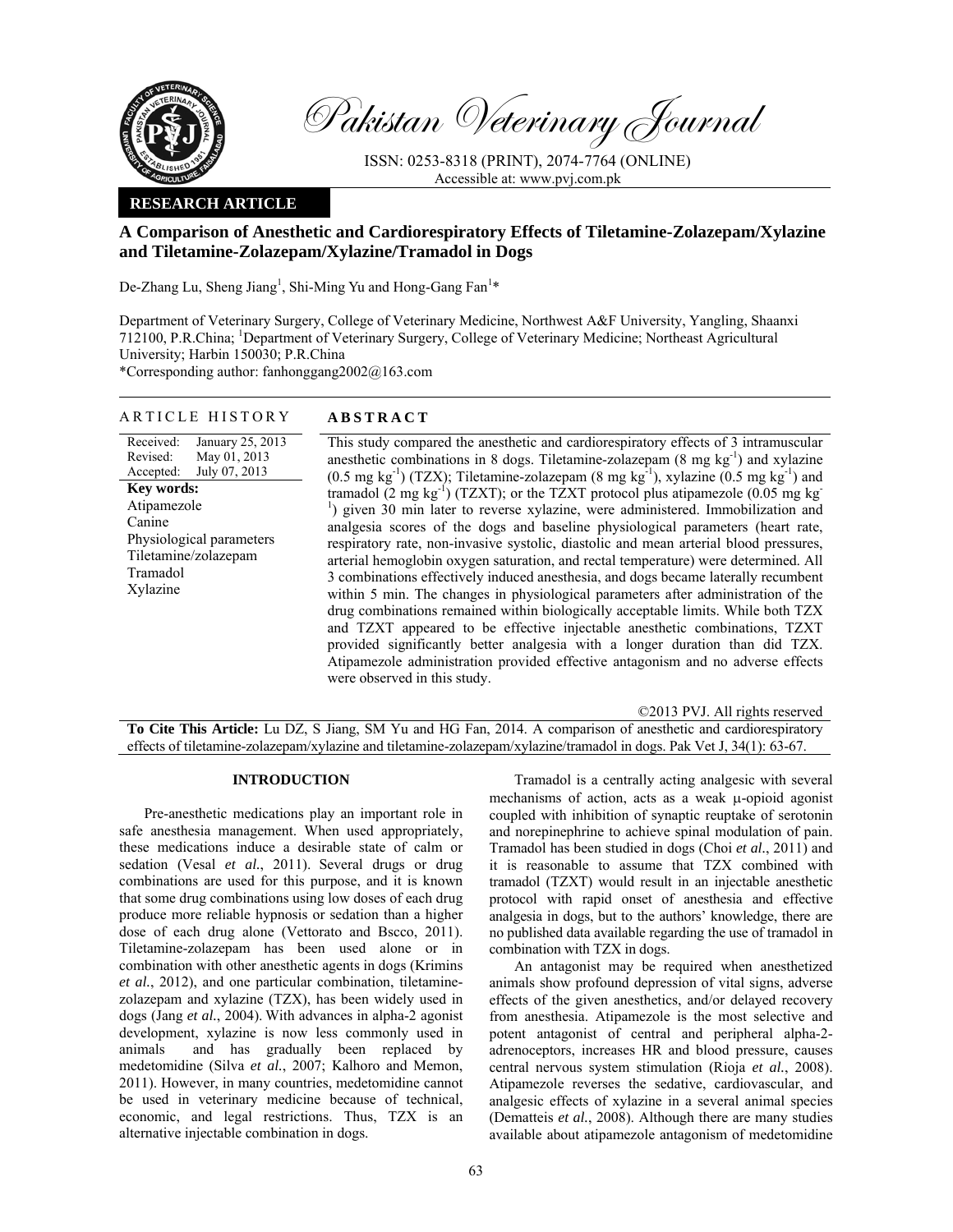in dogs (Ko *et al.,* 2007), there have been few published reports about atipamezole antagonism of xylazine in dogs (Talukder *et al.*, 2009).

The objectives of this study were to evaluate and compare the anesthetic and cardiorespiratory effects of TZX and TZXT in dogs. It was hypothesized that TZXT would have a longer duration of anesthesia and provide a better quality of analgesia than TZX. It was further hypothesized that administration of atipamezole 30 min after administration of TZXT would shorten recovery time without affecting recovery quality.

### **MATERIALS AND METHODS**

This study was conducted under the guidelines provided by the Animal Care and Use Committee of the Northwest A&F University. All dogs were determined to be in good physical condition based on physical examination and complete blood count. Eight mongrel dogs (4 females and 4 males) were used in the crossover study. The mean age of the dogs was 15.5 (range 12–17) months and the mean body weight was 11.5 (range 9.6- 13.7) kg. Food, but not water, was withheld for 6 hours prior to the start of the experiment. Each animal was allowed to acclimatize to a room with temperature at 25°C for at least 30 min before each experiment was commenced. Subsequently, animals were leashed and weighed. Three IM drug combinations were administered to the dogs in random order:

- TZX: Tiletamine-zolazepam (Zoletil 100, Virbac Corporation, France) 8 mg  $kg^{-1}$  and xylazine (Rompun, Bayer, Germany) 0.5 mg kg-1.
- TZXT: Tiletamine-zolazepam 8 mg kg-1, xylazine 0.5 mg kg<sup>-1</sup>, and tramadol (Tramal 100; Grunenthal GmbH, Germany)  $2 \text{ mg kg}^{-1}$ .
- TZXTA: Tiletamine-zolazepam  $(8 \text{ mg kg}^{-1})$ , xylazine  $(0.5 \text{ mg kg}^{-1})$ , and tramadol  $(2 \text{ mg kg}^{-1})$  followed by atipamezole (Antisedan®, Pfizer Animal Health, Pennsylvania, USA)  $0.05$  mg kg<sup>-1</sup> to antagonize xylazine 30 min after TZXT administration.

All drugs were drawn up individually and combined for administration as a single IM injection to the gluteal muscles. The washout period between experiments was 14 days.

Times from IM injection to lateral recumbency, sternal recumbency, standing and walking were recorded. Overall quality of sedation-anesthesia (sedation, analgesia, muscle relaxation, posture, and auditory response) was scored. For each study period, baseline physiologic parameters included heart rate (HR), respiratory rate (RR), noninvasive systolic, diastolic, and mean arterial blood pressure (SAP, DAP, and MAP), arterial oxygen hemoglobin saturation  $(SpO<sub>2</sub>)$  and rectal temperature (RT) measured by noninvasive monitoring (Datex-OhmedaS/5TM, Datex-Ohmeda Division Instrumentarium Corp, Helsinki, Finland) before and after drug administration.

Scores for sedation-anesthesia were assigned at each time point according to the criteria described in Table 1. Responses to external stimuli were evaluated by measuring response to sound (3 hand claps). Muscle relaxant effects were evaluated by measuring jaw tone. Pinprick with a 22-gauge hypodermic needle was used to assess analgesia. The sequence of pinpricks was front

limb along the radial-ulnar area followed by the perineal area near the base of the tail. Any gross purposeful movement of the limb or body in reaction to the pinprick was interpreted as lack of analgesia, and the analgesia scores were evaluated and recorded. Sedation-anesthesia evaluations occurred immediately after cardiorespiratory evaluation. All sedation-anesthesia evaluations occurred in the same order at each time point. The scoring criteria for sedation-anesthesia were established using a slight modification of previously published scoring methods (Lu *et al.*, 2011).

SPSS 13.0 was used for all statistical analyses. Induction, anesthesia, and standing and walking times were compared between groups by Student's *t*-test. Physiological parameters were analyzed by means of ANOVA for repeated measures to evaluate changes within each group and between 2 different treatments. The scores for sedation-anesthesia were compared using the Mann-Whitney test. A probability level of 5% ( $P \le 0.05$ ) was considered significant.

#### **RESULTS**

All 3 combinations induced sedation-anesthesia and lateral recumbency within 5 min after administration (Table 2). No vomiting, myoclonic twitching responses, or other adverse reactions were observed in the time between injection and recovery. There was no significant difference among the 3 treatment groups in onset of sedation or time from injection to lateral recumbency. The times from injection to first head lift, from injection to resumption of sternal recumbency, and time to resumption of standing and walking were significantly different between TZXT and TZXTA, but not between TZX and TZXTA.

Sedation scores for TZXT and TZX were significantly higher than the TZXTA treatment after atipamezole administration and for TZXT vs. TZX treatment at 60–80 min after administration of the combinations. Degree of response to sound was significantly higher at 5 min with TZXT and TZXTA treatment, while the scores were significantly lower at 60– 80 min after TZX administration compared with TZXT treatment. Muscle relaxation and posture scores were significantly decreased after atipamezole injection and significantly lower at 60–80 min after TZX treatment compared with TZXT treatment. Response to pinpricks provided satisfactory indication of analgesia during the post-injection period. Analgesia scores after TZXT treatment and TZXTA treatment were higher than TZX treatment at 5 min, and posture scores were significantly decreased after atipamezole injection. Analgesia scores at 60–80 min after TZXT treatment were significantly higher than after TZX treatment (Table 3).

RT decreased over time after administration of the drug combinations in all treatments throughout the study (Table 4).

HR increased significantly at 10 min after administration of each combination. The TZX treatment had the lowest HR at 45 min after drug administration and the highest value at 70 min. HR decreased from 10 min until the 60 min, and had the highest HR at the end of the monitoring period in the TZXT group. Atipamezole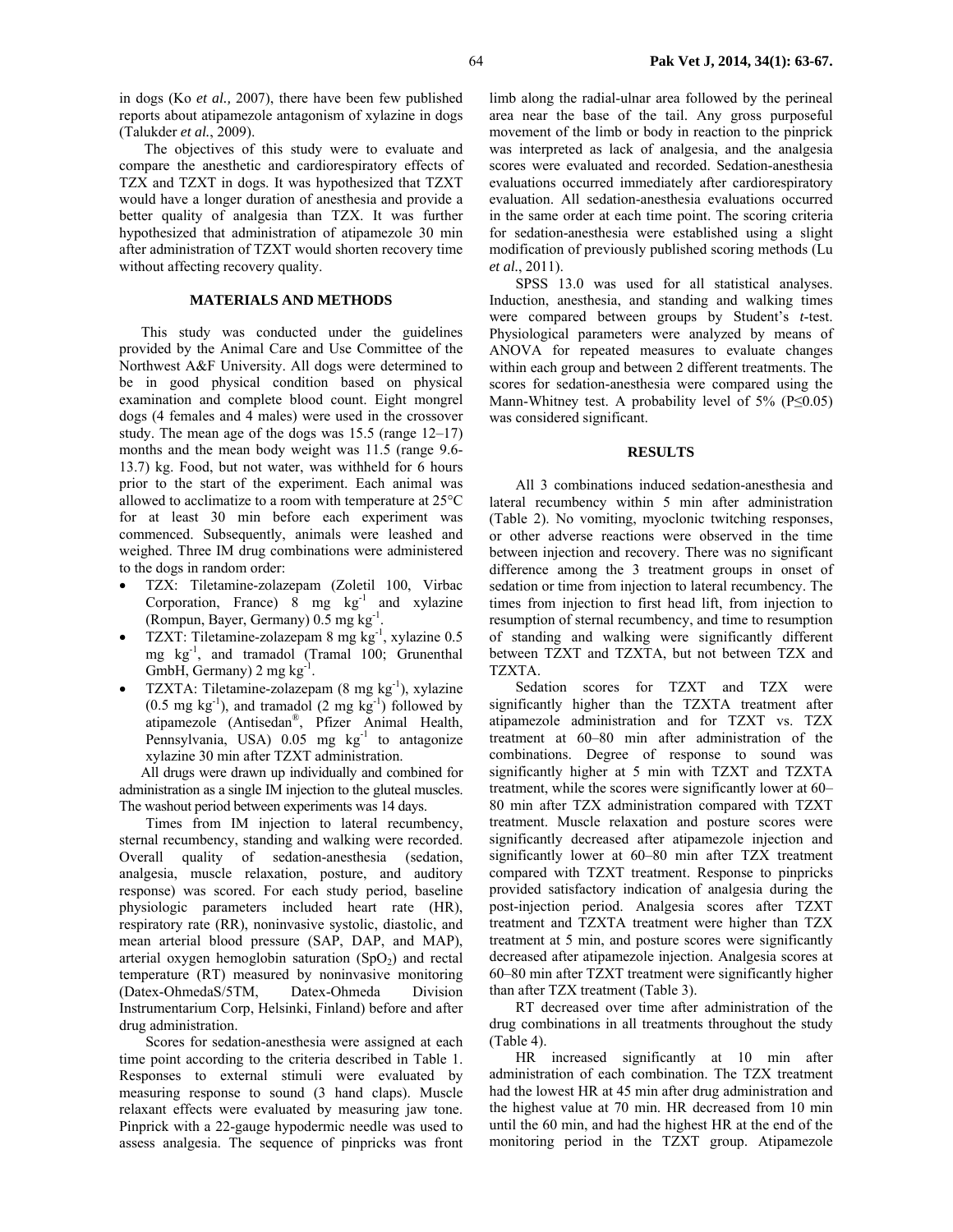| Criteria          | Score | Observation                                                                                            |
|-------------------|-------|--------------------------------------------------------------------------------------------------------|
| Sedation          |       |                                                                                                        |
|                   | 0     | Normal                                                                                                 |
|                   |       | Mild sedation (recumbent, head down, strong palpebral reflex, normal eye position)                     |
|                   | 2     | Moderate sedation (recumbent, head down, moderate palpebral reflex, partial ventromedial eye rotation) |
|                   | 3     | Profound sedation (recumbent, head down, palpebral reflex absence, complete ventromedial eye rotation) |
| Posture           |       |                                                                                                        |
|                   | 0     | Normal                                                                                                 |
|                   |       | Sedated but able to stand                                                                              |
|                   | 2     | Sternal recumbency                                                                                     |
|                   | 3     | Lateral recumbency with apparent spontaneous movement (head and/or limb)                               |
|                   | 4     | Lateral recumbency with subtle spontaneous movement (twitching and/or blinking)                        |
|                   |       | Lateral recumbency without spontaneous movement                                                        |
|                   |       | Response to sound (response to noise created by a handclap close to the ears)                          |
|                   |       | Normal response                                                                                        |
|                   |       | Mild decrease in response (eye movement with body movement)                                            |
|                   | 2     | Moderate decrease in response (eye movement without body movement)                                     |
|                   | 3     | Profound decrease in response (no movement)                                                            |
| Muscle relaxation |       |                                                                                                        |
|                   | 0     | Normal jaw and leg tone                                                                                |
|                   |       | Mild relaxation of jaw and leg tone                                                                    |
|                   | 2     | Moderate relaxation and leg tone                                                                       |
|                   | 3     | Profound relaxation of jaw and leg tone                                                                |
| Analgesia         |       |                                                                                                        |
|                   | 0     | Normal (productive flight response)                                                                    |
|                   |       | Mild (exaggerated movements of limbs and trying to get up)                                             |
|                   |       | Moderate (slight movements of the limbs and trying to get up)                                          |
|                   |       | Profound (lack of response)                                                                            |

**Table 1:** Scoring criteria for posture, response to sound, response to contact, jaw tone and analgesia

**Table 2:** Sedation anesthesia variables after intramuscular injection of Tiletamine-zolazepam/xylazine, Tiletamine-zolazepam/xylazine/tramadol, or Tiletamine-zolazepam/xylazine/tramadol/atipamezole in 8 dogs

|                                                               | Treatment                |                          |                         |  |  |
|---------------------------------------------------------------|--------------------------|--------------------------|-------------------------|--|--|
| Variable                                                      | TZX                      | TZXT                     | TZXTA                   |  |  |
| Time from injection to onset of sedation (min)                | $2.33 \pm 0.45$          | $2.05 \pm 0.37$          | $2.07 \pm 0.33$         |  |  |
| Time from injection to sternal recumbency (min)               | $3.43 \pm 0.28$          | $3.14 \pm 0.36$          | $3.20 \pm 0.29$         |  |  |
| Time from injection to lateral recumbency (min)               | $4.45 \pm 0.53$          | $4.04 \pm 0.42$          | $3.92 \pm 0.39$         |  |  |
| Time from injection to first head life (min)                  | $44.53 \pm 5.75^{\circ}$ | 77.78±6.74 <sup>a</sup>  | $33.21 \pm 5.63^b$      |  |  |
| Time from injection to resumption of sternal recumbency (min) | $59.42 \pm 5.32^b$       | $89.76 \pm 8.25^{\circ}$ | 47.78±4.69 <sup>b</sup> |  |  |
| Time from injection to standing and walking (min)             | 78.47±8.55 <sup>ab</sup> | 98.33±7.54 <sup>a</sup>  | $58.26 \pm 6.28$        |  |  |

Different superscripts (a, b) within a row indicate a significant difference between treatment groups (P≤0.05).

Table 3: Mean (±SD) values for sedation, posture, response to sound, muscle relaxation, and analgesia in dogs anaesthetized with Tiletaminezolazepam/xylazine, Tiletamine-zolazepam/xylazine/tramadol, or Tiletamine-zolazepam/xylazine/tramadol/atipamezole

| Effect            | Treatment    | Time (Min) |                            |               |     |                            |                            |                  |                            |  |
|-------------------|--------------|------------|----------------------------|---------------|-----|----------------------------|----------------------------|------------------|----------------------------|--|
|                   |              |            |                            | 10            | 30  | 45                         | 60                         | 70               | 80                         |  |
| Sedation          | <b>TZX</b>   | 0          | $1.1 \pm 0.1$              | $2.6 \pm 0.2$ | 3.0 | $2.9 \pm 0.1$ <sup>a</sup> | $2.1 \pm 0.3^{b}$          | $.2\pm0.2b$      | $0.2 \pm 0.1$ <sup>b</sup> |  |
|                   | <b>TZXT</b>  | 0          | $1.2 \pm 0.1$              | $2.8 + 0.1$   | 3.0 | 3.0 <sup>a</sup>           | 3.0 <sup>a</sup>           | 3.0 <sup>a</sup> | $2.7 \pm 0.2$ <sup>a</sup> |  |
|                   | <b>TZXTA</b> |            | $1.2 \pm 0.1$              | $2.7 \pm 0.2$ | 3.0 | $1.2 \pm 2b$               | $0.2\pm0.1$ <sup>c</sup>   |                  |                            |  |
| Posture           | <b>TZX</b>   | 0          | $3.3 \pm 0.1$              | $4.7 \pm 0.3$ | 5.0 | $4.8 \pm 0.1$ <sup>a</sup> | $2.7 \pm 0.2^b$            | $1.8 \pm 0.2b$   | $0.5 \pm 0.1$ <sup>b</sup> |  |
|                   | <b>TZXT</b>  | 0          | $3.5 \pm 0.2$              | $4.8 \pm 0.2$ | 5.0 | 5.0 <sup>a</sup>           | 5.0 <sup>a</sup>           | 5.0 <sup>a</sup> | $3.8 \pm 0.3^a$            |  |
|                   | <b>TZXTA</b> | 0          | $3.6 \pm 0.2$              | $4.7 \pm 0.3$ | 5.0 | $2.7 \pm 0.2^b$            | $0.2 \pm 0.1$ <sup>c</sup> |                  |                            |  |
| Response to sound | <b>TZX</b>   | 0          | $1.3 \pm 0.2^b$            | $2.8 + 0.1$   | 3.0 | $2.8 \pm 0.1$ <sup>a</sup> | $2.0 \pm 0.2^b$            | $1.3 \pm 0.2^b$  | $0.2 \pm 0.1$ <sup>b</sup> |  |
|                   | <b>TZXT</b>  |            | $1.7 \pm 0.1^a$            | $2.7 \pm 0.2$ | 3.0 | 3.0 <sup>a</sup>           | 3.0 <sup>a</sup>           | 3.0 <sup>a</sup> | $2.7 \pm 0.1$ <sup>a</sup> |  |
|                   | <b>TZXTA</b> | 0          | $1.8 \pm 0.1^a$            | $2.8 + 0.1$   | 3.0 | $1.1 \pm 0.2b$             | $0.4 \pm 0.2$ <sup>c</sup> |                  |                            |  |
| Muscle relaxation | <b>TZX</b>   | 0          | $1.3 \pm 0.1$              | $2.7 \pm 0.2$ | 3.0 | $2.6 \pm 0.2^b$            | $2.1 \pm 0.1^b$            | $1.3 \pm 0.1b$   | $0.3 \pm 0.1$ <sup>b</sup> |  |
|                   | <b>TZXT</b>  | 0          | $1.2 \pm 0.1$              | $2.8 + 0.1$   | 3.0 | 3.0 <sup>a</sup>           | 3.0 <sup>a</sup>           | 3.0 <sup>a</sup> | $2.6 \pm 0.2$ <sup>a</sup> |  |
|                   | <b>TZXTA</b> | 0          | $1.3 \pm 0.1$              | $2.8 + 0.1$   | 3.0 | $1.0 \pm 0.1$ <sup>c</sup> | $0.3 \pm 0.1$ <sup>c</sup> | O                |                            |  |
| Analgesia         | <b>TZX</b>   | 0          | $1.8{\pm}0.2^b$            | $2.8 + 0.1$   | 3.0 | $2.7 \pm 0.2$ <sup>a</sup> | $.8{\pm}0.2^{\circ}$       | $1.4\pm0.1b$     | $0.3 \pm 0.1$ <sup>b</sup> |  |
|                   | <b>TZXT</b>  |            | $2.2 \pm 0.2$ <sup>a</sup> | $2.6 + 0.1$   | 3.0 | 3.0 <sup>a</sup>           | 3.0 <sup>a</sup>           | 3.0 <sup>a</sup> | $2.6 \pm 0.2$ <sup>a</sup> |  |
|                   | <b>TZXTA</b> | 0          | $2.2 \pm 0.1^a$            | $2.7 \pm 0.1$ | 3.0 | $1.3 \pm 0.2^b$            | $0.2\pm0.1$ °              | 0                |                            |  |

Different superscripts (a, b, c) within each effect are significantly different (P≤0.05).

administration at 30 min in the TZXTA treatment significantly increased HR at 45 min, and dogs in the TZXTA treatment groups showed higher HR than after other treatments at 45-60 min (Table 4). There were no episodes of severe rate disturbance after any treatment.

RR increased significantly at 10 min after TZX administration, decreased to the lowest values at 45 min, increased again from 60-70 min, and then decreased by 80 min. RR after TZXT treatment increased significantly at 10 min, then decreased 60 min, and reached the highest

value at the end of the monitoring period. RR in TZXTA treatment tended to be significantly higher than baseline at 10 min after TZXT injection, and increased significantly at 15 min after atipamezole administration. Dogs with TZXTA treatment had higher RR than with other treatments from  $40-60$  min after injection of TZXT. SPO<sub>2</sub> changes had the same tendency as RR, and there were no significant changes within each treatment. The dogs had higher SPO<sub>2</sub> after TZXTA treatment than in other treatments at 45 min after TZXT injection (Table 4).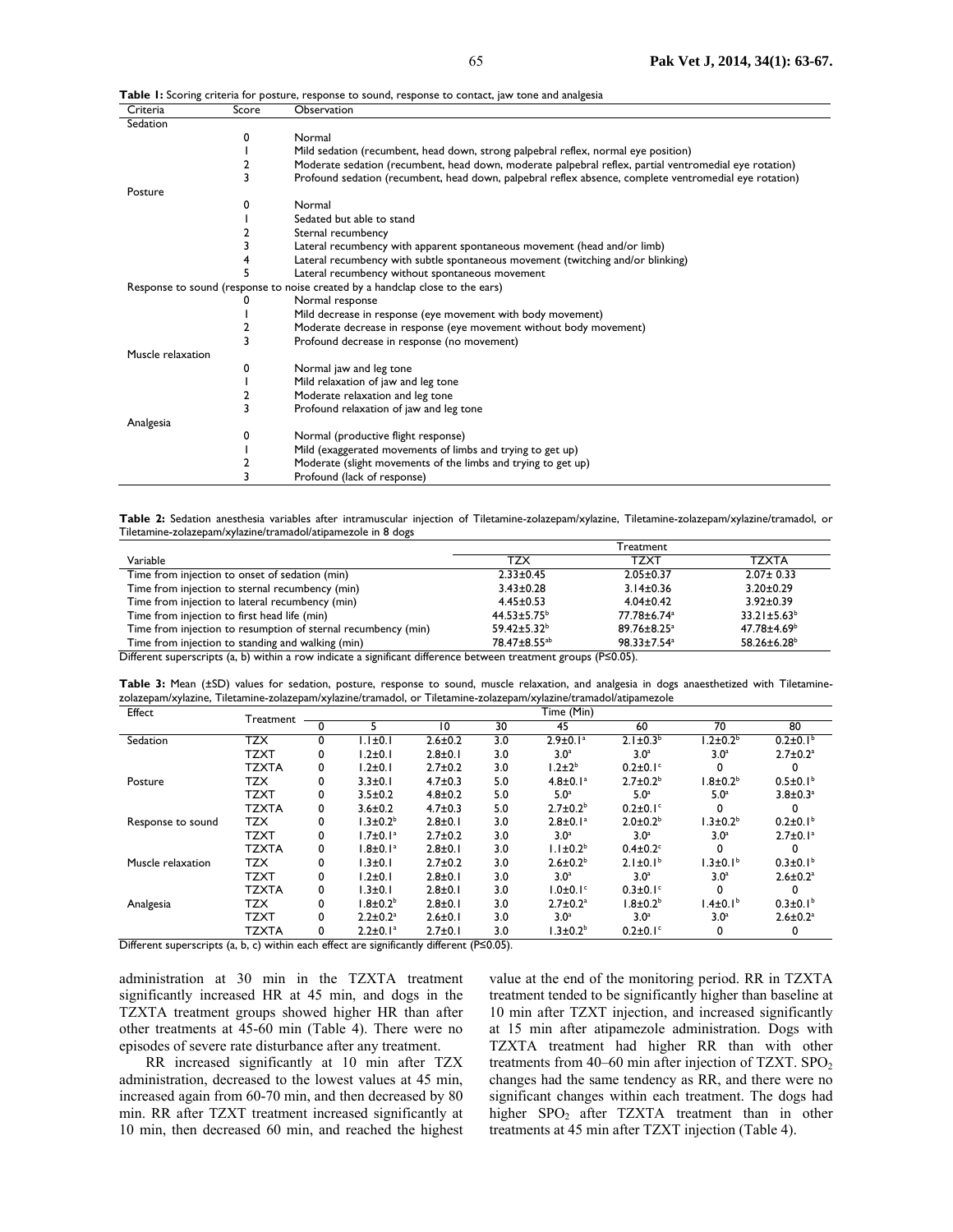**Table 4:** Mean (±SD) values for physiological parameters evaluated in dogs anaesthetized with Tiletamine-zolazepam/xylazine, Tiletaminezolazepam/xylazine/tramadol, or Tiletamine-zolazepam/xylazine/tramadol/atipamezole

|                                      | Time (min)   | 0              | 5              | $\overline{10}$ | 30              | 45                       | 60                  | 70                   | 80                |
|--------------------------------------|--------------|----------------|----------------|-----------------|-----------------|--------------------------|---------------------|----------------------|-------------------|
| $RT$ ( $°C$ )                        | TZX          | $39.1 \pm 0.2$ | $39.0 \pm 0.2$ | $38.7 \pm 0.1*$ | $38.2 \pm 0.1*$ | 37.7±0.2*                | $37.2 \pm 0.2*$     | $37.1 \pm 0.1*$      | $36.9 \pm 0.2*$   |
|                                      | TZXT         | 38.9±0.3       | 38.8±0.2       | $38.5 \pm 0.1*$ | 38.0±0.1*       | $37.5 \pm 0.1*$          | $37.2 \pm 0.1*$     | $37.0 \pm 0.3*$      | $36.8 \pm 0.2*$   |
|                                      | <b>TZXTA</b> | 38.9±0.2       | 38.7±0.2       | $38.5 \pm 0.2*$ | 38.0±0.1*       | $37.5 \pm 0.2*$          | $37.1 \pm 0.1*$     | $37.0 \pm 0.2*$      | $36.8 \pm 0.1*$   |
| $HR$ (beats minute <sup>-1</sup> )   | <b>TZX</b>   | 115±12         | 121±13         | 138±16*         | $108 \pm 10$    | $93+7**$                 | $109 \pm 10^a$      | $141 \pm 17^{*b}$    | $133 \pm 11$      |
|                                      | TZXT         | 117±15         | $123 \pm 15$   | $140±14*$       | 106±11          | $92 \pm 6*$ <sup>3</sup> | $90 \pm 8^{*a}$     | $95 \pm 10^{*a}$     | 142±17*           |
|                                      | <b>TZXTA</b> | 116±11         | $125 \pm 12$   | $141 \pm 17*$   | $105 \pm 15$    | $152 \pm 17^{*b}$        | $128 \pm 11^{b}$    | $123 \pm 12^{b}$     | 120±14            |
| $RR$ (breaths minute <sup>-1</sup> ) | <b>TZX</b>   | 17±6           | 22±7           | 27±5*           | 18±6            | $13 \pm 2^a$             | $18±4^a$            | $28 + 4^{*b}$        | $23 \pm 5^{ab}$   |
|                                      | <b>TZXT</b>  | 17±7           | 23±6           | $28 + 7*$       | 18±5            | $14\pm3^a$               | $11 \pm 2^a$        | 15±3 <sup>a</sup>    | $27 \pm 6^{*b}$   |
|                                      | TZXTA        | 18±6           | 25±6           | 28±7*           | 16±7            | $37±6*^{b}$              | $26 \pm 5^b$        | 17±3 <sup>a</sup>    | $15 \pm 2^a$      |
| SpO <sub>2</sub> (%)                 | TZX          | 98±2           | 98±1           | 99±1            | $96\pm2$        | 95±1a                    | 97±1 <sup>b</sup>   | 98±2                 | $96 \pm 2^a$      |
|                                      | TZXT         | 97±2           | 98±1           | 99±1            | 97±3            | $95 \pm 2^a$             | 94±1a               | $96+3$               | 99±1 <sup>b</sup> |
|                                      | <b>TZXTA</b> | 97±3           | 98±2           | 98±2            | 96±1            | $99 \pm 1^{b}$           | $97\pm2^b$          | $96\pm2$             | 95±1 <sup>a</sup> |
| SAP (mmHg)                           | TZX          | $135 \pm 14$   | 145±13         | $163 \pm 18*$   | $138 \pm 12$    | $129 \pm 13^a$           | $147 \pm 14^b$      | $166 \pm 18^{*b}$    | 150±15            |
|                                      | TZXT         | 130±16         | 149±17         | $162 \pm 19*$   | 139±16          | $127 \pm 12^{a}$         | 119±12 <sup>a</sup> | $128 \pm 17^{\circ}$ | $141 \pm 14$      |
|                                      | <b>TZXTA</b> | 130±17         | $152 \pm 18$   | $166 \pm 15*$   | 140±15          | $165 \pm 14^{*b}$        | $143 \pm 16^{6}$    | $130 \pm 15^{\circ}$ | 126±14            |
| $DAP$ (mm $Hg$ )                     | TZX          | $98 + 11$      | $103 \pm 12$   | $117 \pm 11$ *  | $82+9$          | $73 + 8^{*a}$            | $96\pm10^{b}$       | $122 \pm 8^{*b}$     | 113±14            |
|                                      | TZXT         | 95±14          | $98 + 11$      | 116±17          | 81±11           | $74\pm9^a$               | $70\pm9^{\circ}$    | $79\pm10^a$          | II7±18            |
|                                      | <b>TZXTA</b> | 95±13          | $107 \pm 15$   | $120±15*$       | 80±9            | 125±11 <sup>*b</sup>     | 95±11 <sup>b</sup>  | 93±9a                | 92±11             |
| MAP (mmHg)                           | <b>TZX</b>   | 115±11         | 121±10         | $135 \pm 12*$   | 99±10           | $94 \pm 8^{*a}$          | $112 \pm 12^{b}$    | $138 \pm 13^{*b}$    | $123 \pm 15$      |
|                                      | TZXT         | $109 \pm 12$   | 120±13         | $135 \pm 15*$   | $102 \pm 12$    | 93±11 <sup>a</sup>       | $86 + 9^{*a}$       | $96\pm10^a$          | $127 \pm 11$      |
|                                      | TZXTA        | 110±14         | $125 \pm 11$   | 138±11*         | 100±14          | $135 \pm 13^{*b}$        | $113 \pm 12^{b}$    | $104 \pm 14^a$       | $106 \pm 10$      |

\*significantly (P<0.05) different from values at 0 minutes within each group; Different superscripts (a, b) within each time in same physiological parameters are significantly different (P≤0.05).

In all groups, SAP, DAP and MAP increased significantly from baseline at 10 min. SAP, DAP and MAP decreased from 10 to 45 min, and increased significantly at 70 min in the TZX group. The TZXA treatment had the lowest blood pressures at 60 min after drug administration and the highest value at the end of the monitoring period. SAP, DAP and MAP reached the highest value at 45 min in TZXTA treatment. Dogs had higher blood pressures with the TZXTA treatment than the other treatments at 45 min after injection of TZXT (Table 4).

#### **DISCUSSION**

This study demonstrated that both TZX and TZXT are effective injectable induction and sedation combinations. Dogs that received IM administration of either TZX or TZXT had onset of sedation and lateral recumbency within 4-5 min after drug administration. The duration of sedation was longer and tolerance to pinprick higher with TZXT treatment, possibly indicating the combined effect of the analgesic properties of tramadol. In a clinical situation, the longer duration of sedationanesthesia with TZXT treatment is adequate for minor surgical procedures.

When all treatments were compared, there were similar sedation, muscle relaxation, and posture scores at 5 min. Degrees of sedation, analgesia, and muscle relaxation, as well as effects on posture and response to sound, was greater in TZXTA and TZXT groups until 30 min as compared to TZX group. This can be attributed to the effect of tramadol, which extends sedation-anesthesia time when compared with TZX alone. The influence of tramadol may also explain the longer times to standing and walking observed with TZXT group. Atipamezole is known to be effective for reversal of sedation and analgesia caused by xylazine in dogs (Talukder *et al.*, 2009). The dose of atipamezole selected for this study were considered equivalent in terms of antagonism of xylazine for the antidotal procedure shortening the recovery period in dogs anesthesia with TZXT, and

adverse effects such as rigidity of limbs, muscle tremors, and excitement were not observed. The atipamezole-toxylazine ratio of 1:10 has been successfully used in pigs previously (Lu *et al.*, 2011), and it did not cause any undesirable effects or resedation in this study.

We hypothesized that the antagonism of xylazine by atipamezole in the TZXTA group would provide good recovery quality with shortened recovery time. We expected the atipamezole antagonism of xylazine to be so clearly demonstrated that a sham injection of saline in the TZXT group at 30 min was planned. It was not a surprise that the administration of atipamezole significantly shortened recovery time, and the treated dogs showed more signs of arousal between 30 and 50 min, including lower total score, increased head lifting, and more frequent attempts to assume sternal recumbency. Based on our findings, we recommend that if a short  $(\leq 30 \text{ min})$ , minimally painful procedure is performed on a dog anesthetized with a TZXT combination, atipamezole can be used to avoid a long duration of profound central nervous system depression.

The RT decreased immediately after injection in all 3 treatments in this study, possibly because of the loss of thermoregulatory control following administration of alpha-2 adrenoceptor agonists (Lu *et al.*, 2013). The decrease in temperature may also be due to generalized sedation, decrease in metabolic rate, muscle relaxation, and central nervous system depression (Lu *et al.*, 2013). Our data indicated that the fall in temperature was not halted or antagonized by atipamezole.

The HR changed after administration of all drug combinations, and no anticholinergic agent was used, but there was no significant difference among the 3 treatment groups until 30 min, indicating that tramadol produced less pronounced cardiovascular depression and suggesting that the positive chronotropic effects of tiletamine/zolazepam probably temporarily and partially counterbalance the bradycardic effect of xylazine (Kim *et al.*, 2007). Atipamezole has been shown to antagonize cardiovascular depression effect treated with medetomidine (Rioja *et al.*, 2008), and in the current